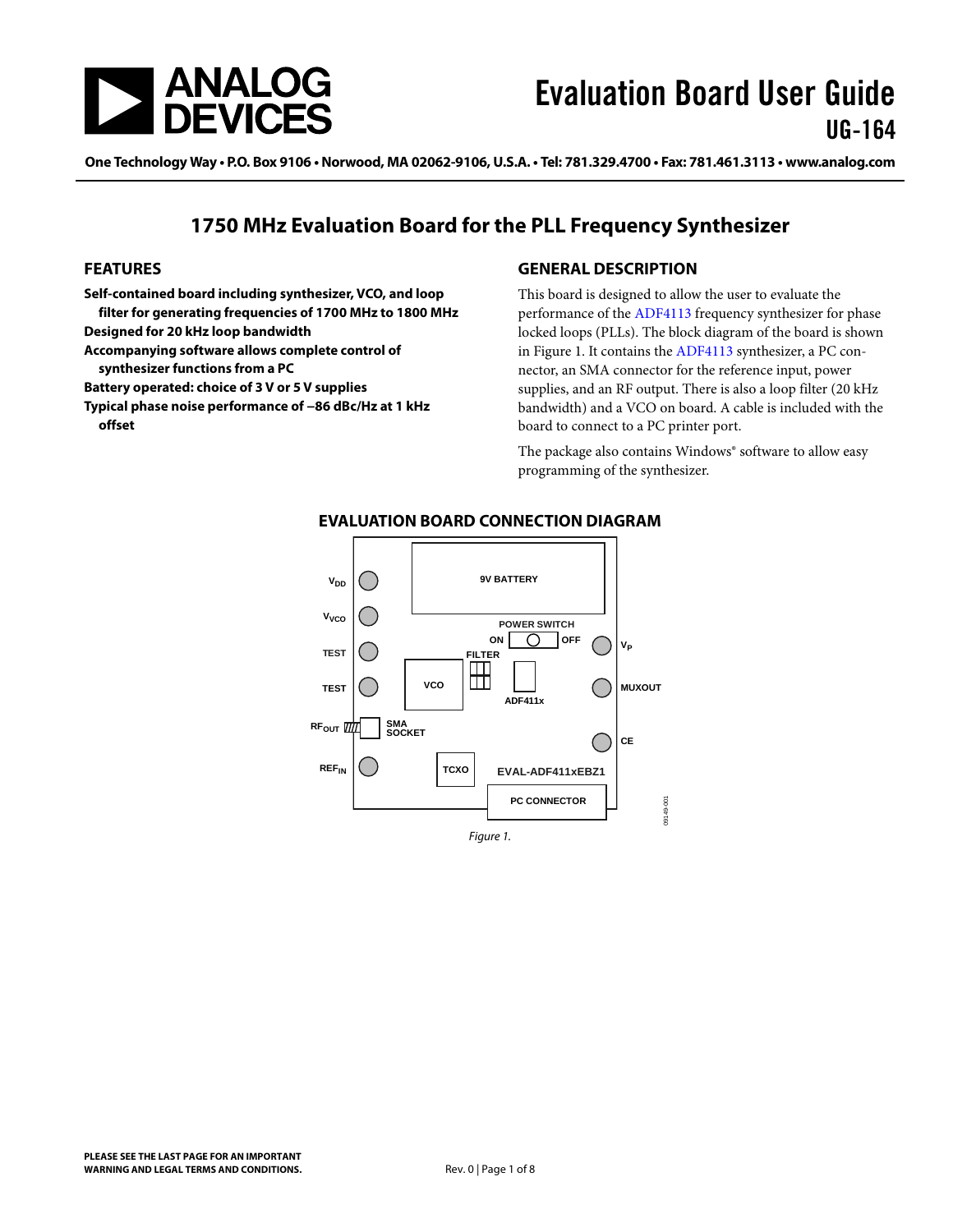# <span id="page-1-0"></span>TABLE OF CONTENTS

### **REVISION HISTORY**

**8/11—Revision 0: Initial Version**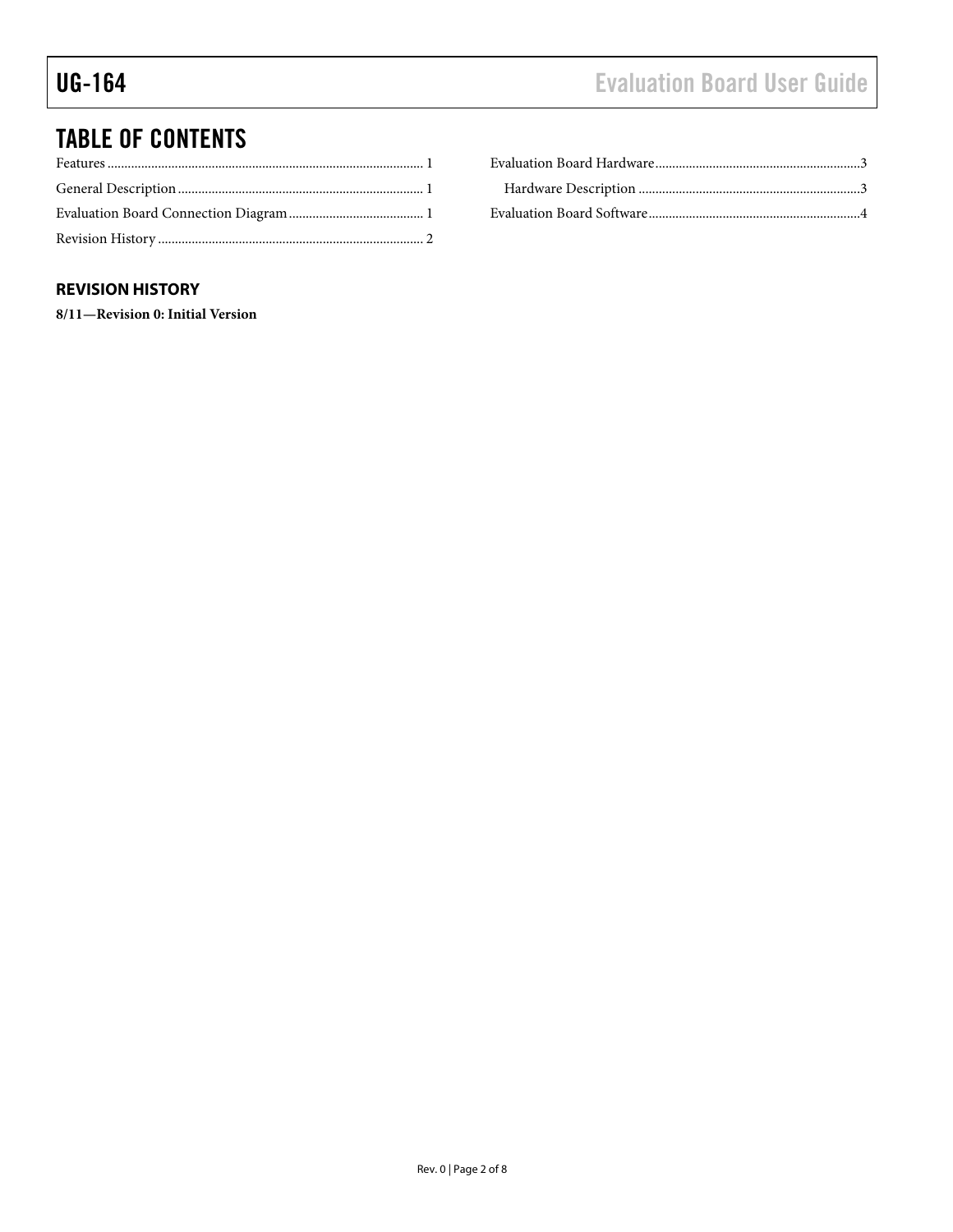## <span id="page-2-0"></span>EVALUATION BOARD HARDWARE **HARDWARE DESCRIPTION**

The evaluation board is supplied with a cable for connecting to the printer port of a PC. The silkscreen and cable diagram for the evaluation board are shown in [Figure 2](#page-2-1) and [Figure 3](#page-2-2), respectively. The board schematic is shown in [Figure 5](#page-4-0) and [Figure 6](#page-5-0).



Figure 2. Evaluation Board Silkscreen

<span id="page-2-2"></span><span id="page-2-1"></span>The board is powered from a single 9 V battery. The power supply circuitry allows the user to choose either 3 V or 5 V for the [ADF4113](http://www.analog.com/adf4113)  $V_{DD}$  and  $V_{P}$  and for the VCO supply. The default settings are 3 V for the [ADF4113](http://www.analog.com/adf4113)  $V_{DD}$  and 5 V for the [ADF4113](http://www.analog.com/adf4113)  $V_{P}$ and the VCO supply. It is very important to note that the [ADF4113](http://www.analog.com/adf4113)  $V_{DD}$  should never exceed the ADF4113  $V_{P}$ . This can

damage the device. All components necessary for LO generation are on board. The 10 MHz TCXO from Vectron provides the necessary reference input. The PLL is made up of the [ADF4113](http://www.analog.com/adf4113), a passive loop filter (20 kHz bandwidth), and the VCO 190-1750 from Vari-L. The output is available at RF<sub>OUT</sub> through a standard SMA connector. Users can use their own power supplies and reference input. In this case, they need to insert SMA connectors as shown in [Figure 2](#page-2-1) and [Figure 3](#page-2-2).

Loop filter components include



Figure 3. PC Cable Diagram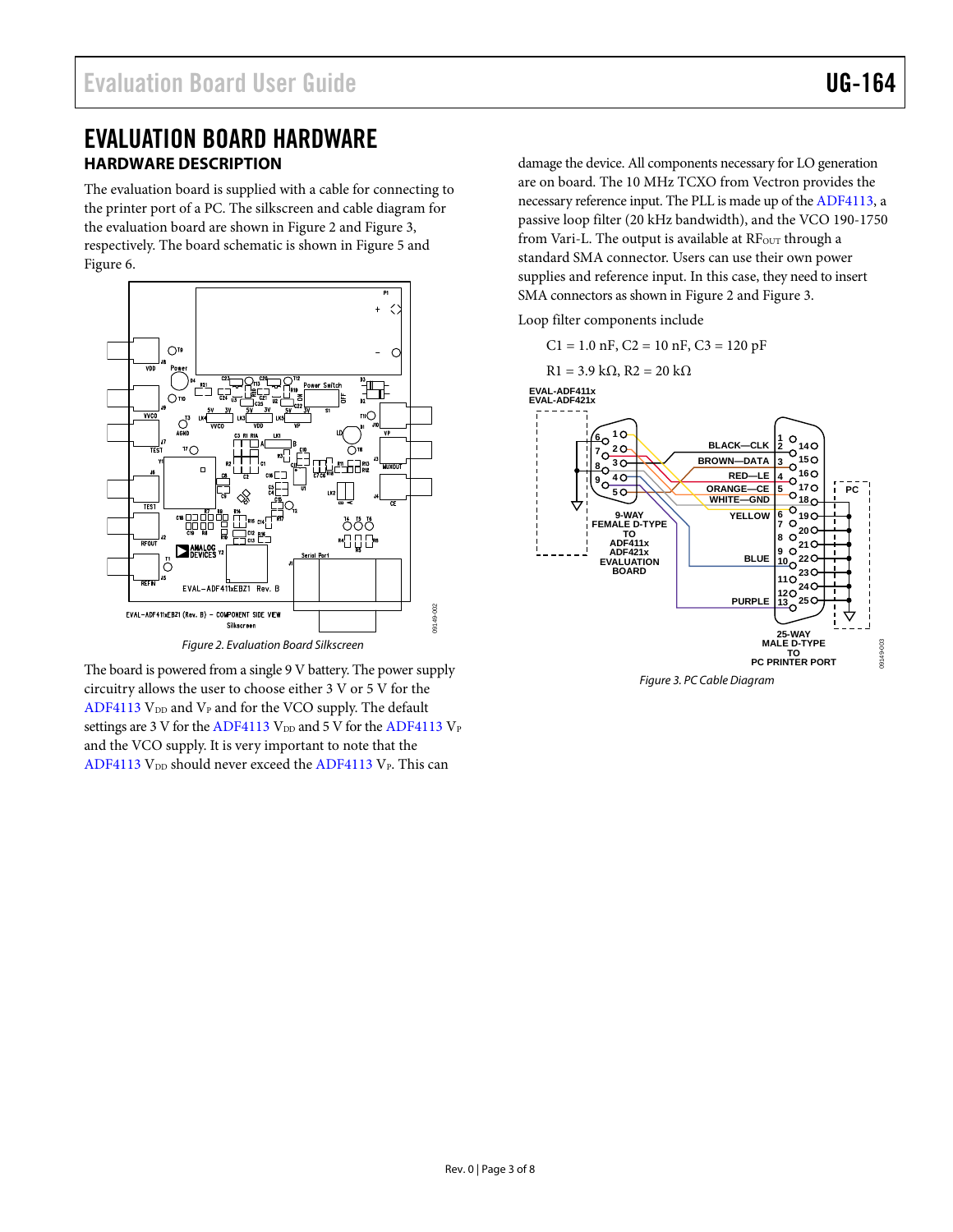## <span id="page-3-0"></span>EVALUATION BOARD SOFTWARE

The evaluation board software is provided on a CD. Double-click **setup.exe** to open the install wizard, which installs the software. Follow the on-screen instructions. The software is then installed in a default directory called **C:/Program Files/Project1**. To run the software, double-click **adf411X.exe**. The front panel of the evaluation board software is shown in [Figure 4](#page-3-1).

Before the **Main Interface Page** opens, the device window appears, which prompts you to select the device being evaluated. Follow these steps for initial setup to interface to the part.

- 1. Choose **ADF4113EBZ1** and click **OK**.
- 2. Click the **Cable Port** box, and the port connector window opens. Select the port that the cable is connected to on the PC and click **OK** (normally LPT1).
- 3. Click the **OSC In** text under the **RF Section** to open the crystal frequency window. Enter the reference frequency being used and click **OK**.
- 4. Click **RF VCO Output Frequency** to open the output frequency window. Enter the output frequency and the PFD reference frequency, and click **OK**.
- 5. Click **RF Prescaler** to open the prescaler window. Select the desired prescaler value, and click **OK**.
- 6. Click the **RF PD Polarity Positive** button to set the RF PD polarity bit high.
- 7. Click **RF Charge Pump Current Setting 2** or **Charge Pump Current Setting 1** to open the current setting window. Set the charge pump current setting, and Click **OK**.

At this point, the data is set up, and you can modify the other features in the **Main Interface Page**.

09149-006



<span id="page-3-1"></span>Figure 4. Software Front Panel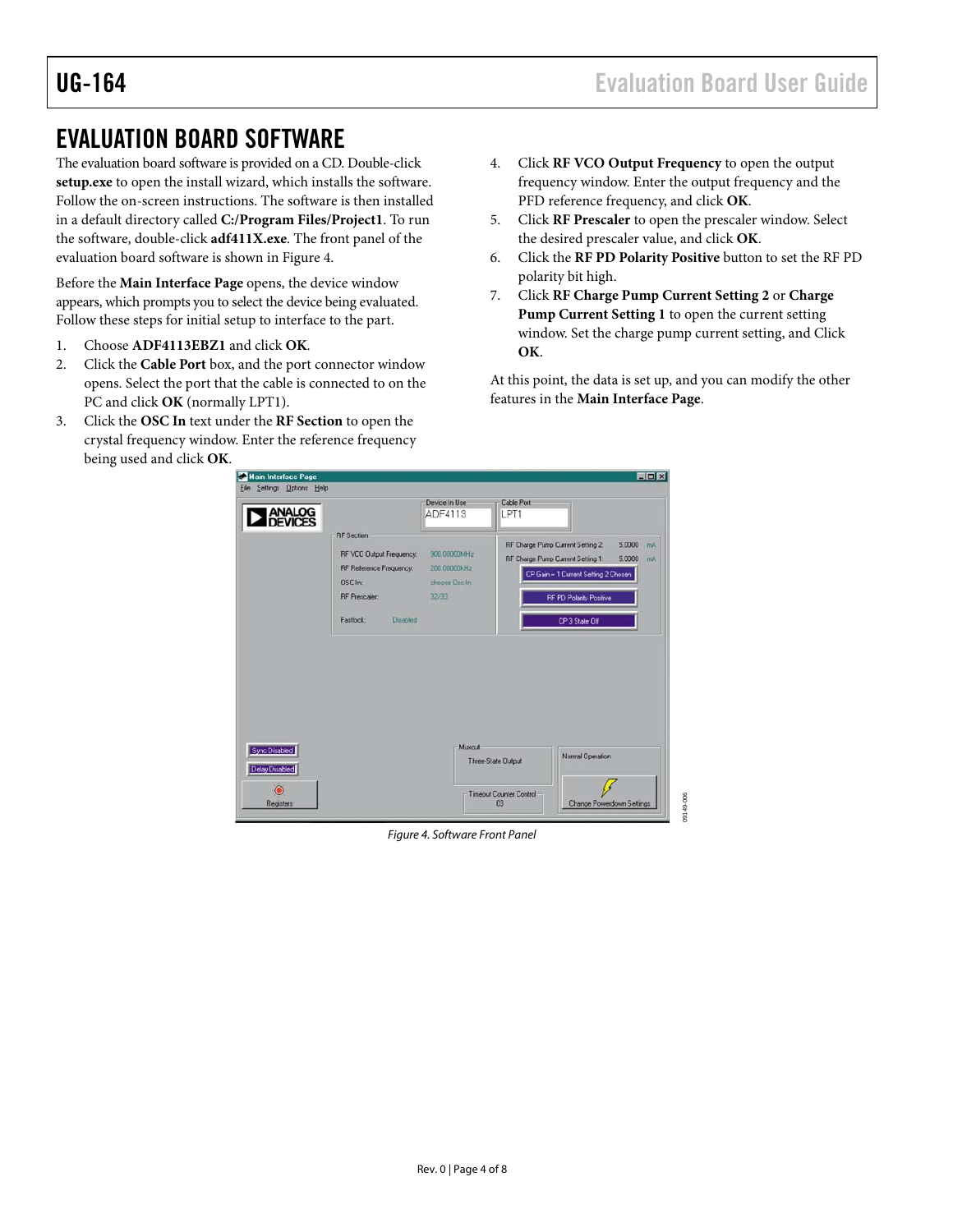09149-004

Note on non-imeerted components.<br>• The structure of the structure of the structure of the street operation of the board.<br>• - These components can be inserted by the user for expansion purposes.

# EVALUATION BOARD SCHEMATICS



<span id="page-4-0"></span>Figure 5. Evaluation Board Circuit Diagram (Part 1)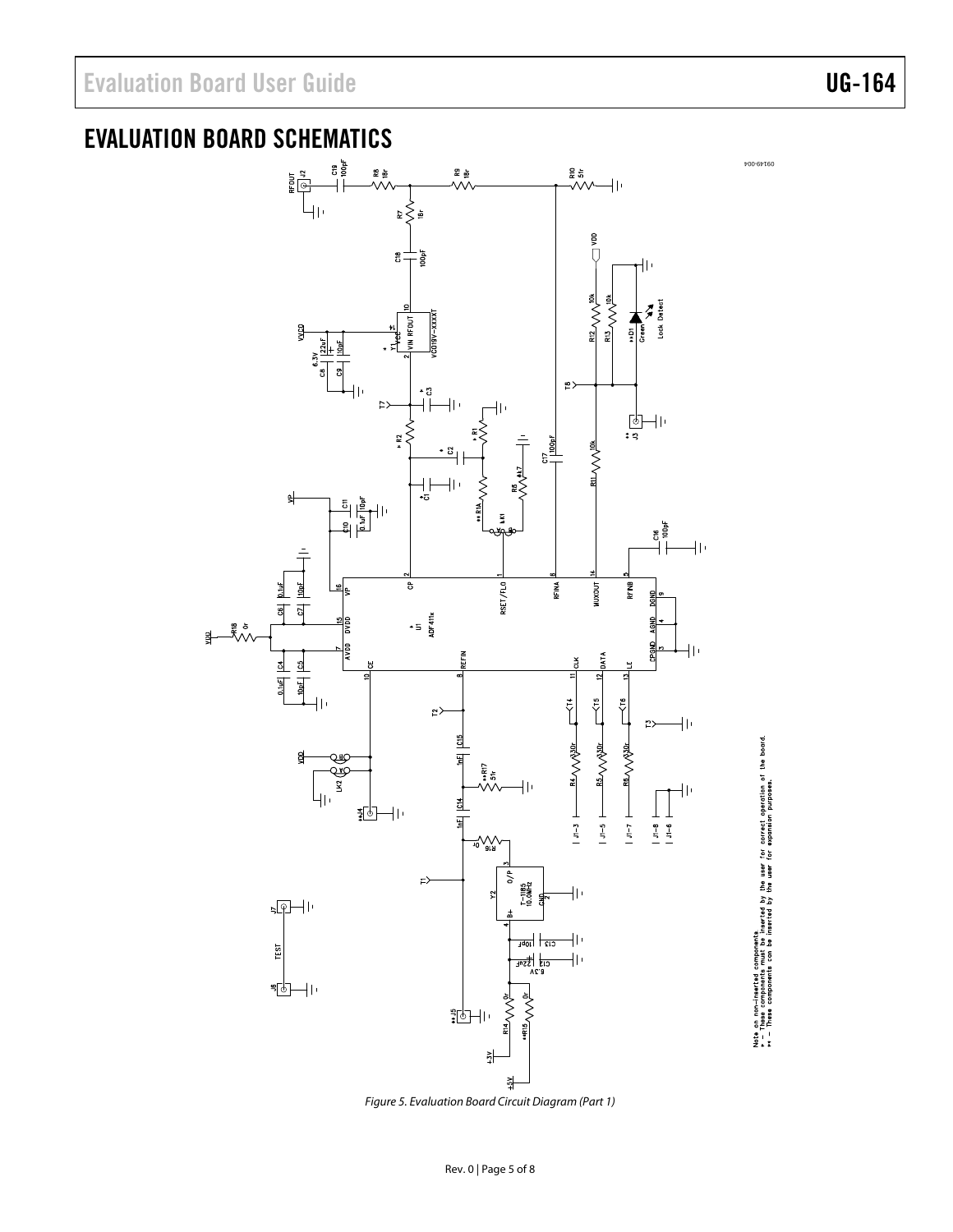# UG-164 Evaluation Board User Guide



<span id="page-5-0"></span>Figure 6. Evaluation Board Circuit Diagram (Part 2)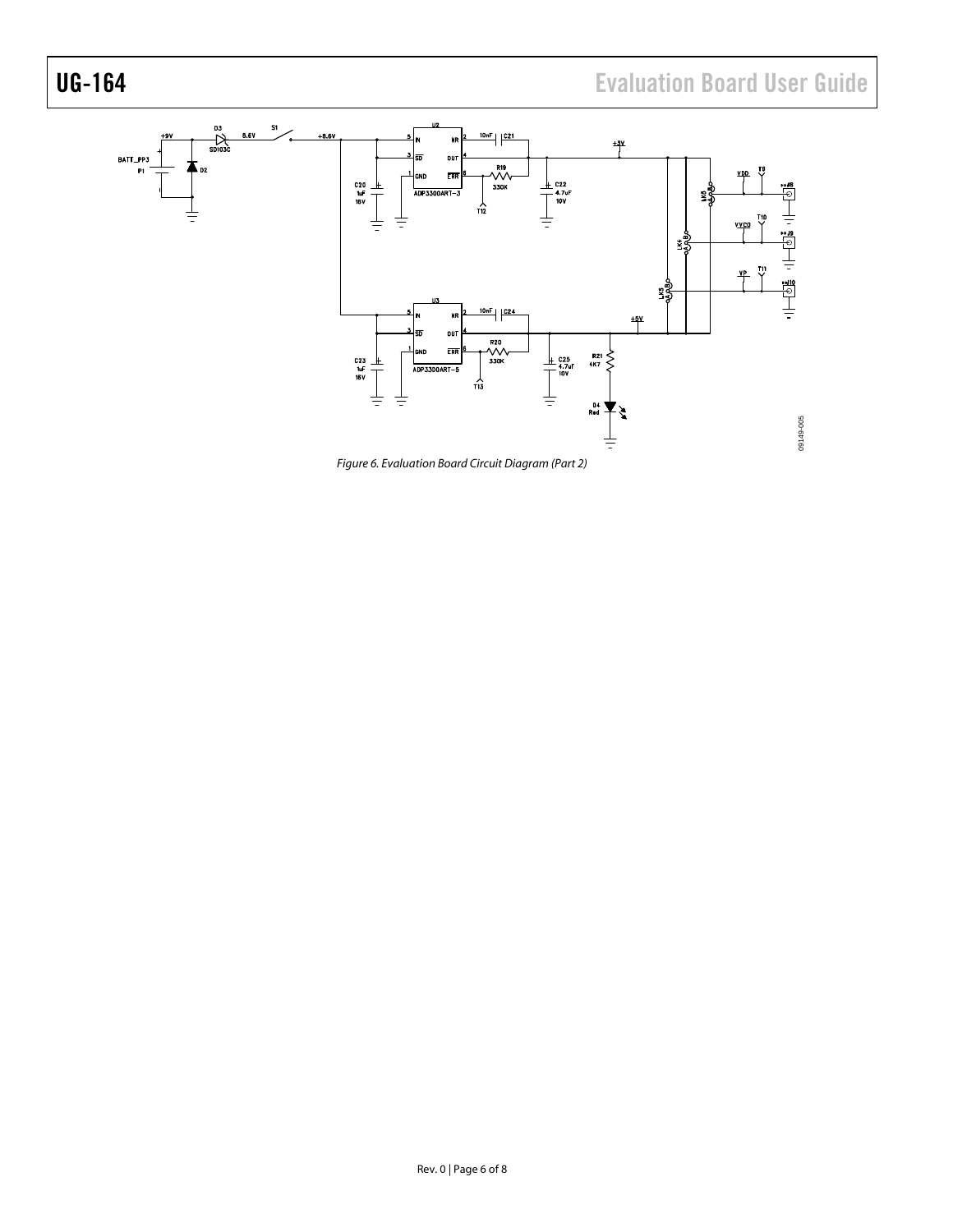# **NOTES**